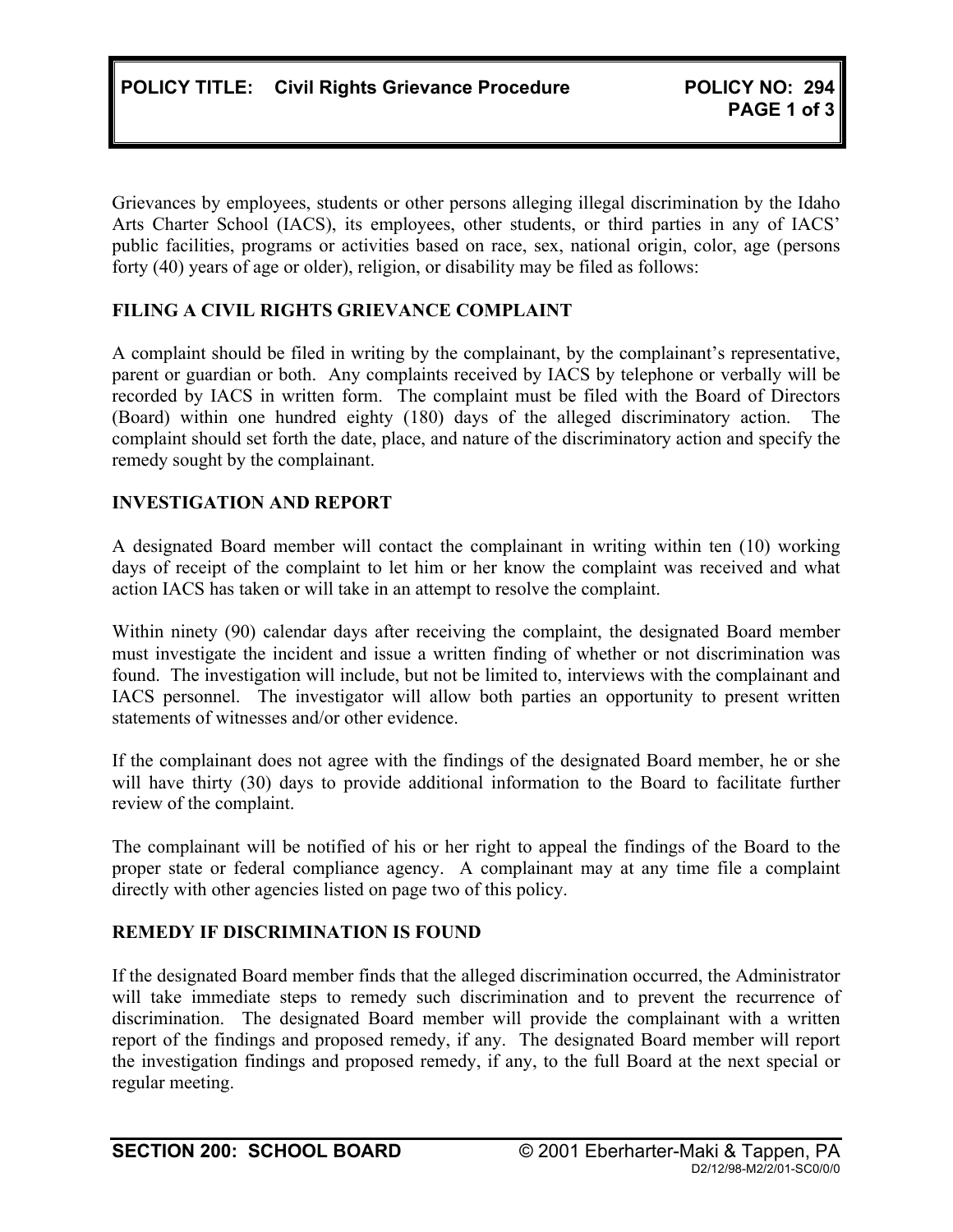# **FILING OTHER COMPLAINTS**

The complainant may also file a complaint with the following state and federal agencies:

- 1. Idaho Human Rights Commission, 1109 Main Street, P.O. Box 83720, Boise, Idaho 83720-0040.
- 2. Office for Civil Rights, U.S. Department of Education, 915 2nd Avenue, Room 3310, Seattle, WA 98174-1099.
- 3. U.S. Department of Justice, Washington, D.C. 20530.

Employment complaints may be filed with the Equal Employment Opportunity Commission, 2815 2nd Avenue, Suite 500, Seattle, Washington 98121.

#### **NO RETALIATORY ACTION**

No individual who has filed a complaint, testified, assisted or participated in any manner in the investigation of a complaint will be intimidated, coerced or otherwise discriminated against.

# **RETENTION OF RECORDS**

All records of complaints and investigations filed under this procedure will be retained with the district for a period of three (3) years.

# **IACS ACTIONS**

All employees, students, and third parties of IACS will be responsible for acting in accordance with this policy.

**♦ ♦ ♦ ♦ ♦ ♦ ♦**

# **LEGAL REFERENCE:**

Title VII of the Civil Rights Act of 1965 42 USC Section 2000e, *et seq.* Title VI of the Civil Rights Act of 1964 42 USC Section 2000d, *et seq.* Section 1981 of the Civil Rights Act of 1866 42 USC Section 1981 Section 1983 of the Civil Rights Act of 1871 42 USC Section 1983 The Equal Pay Act 1963 29 USC Section 206d Title IX of the Education Amendments of 1972 20 USC Section 1681